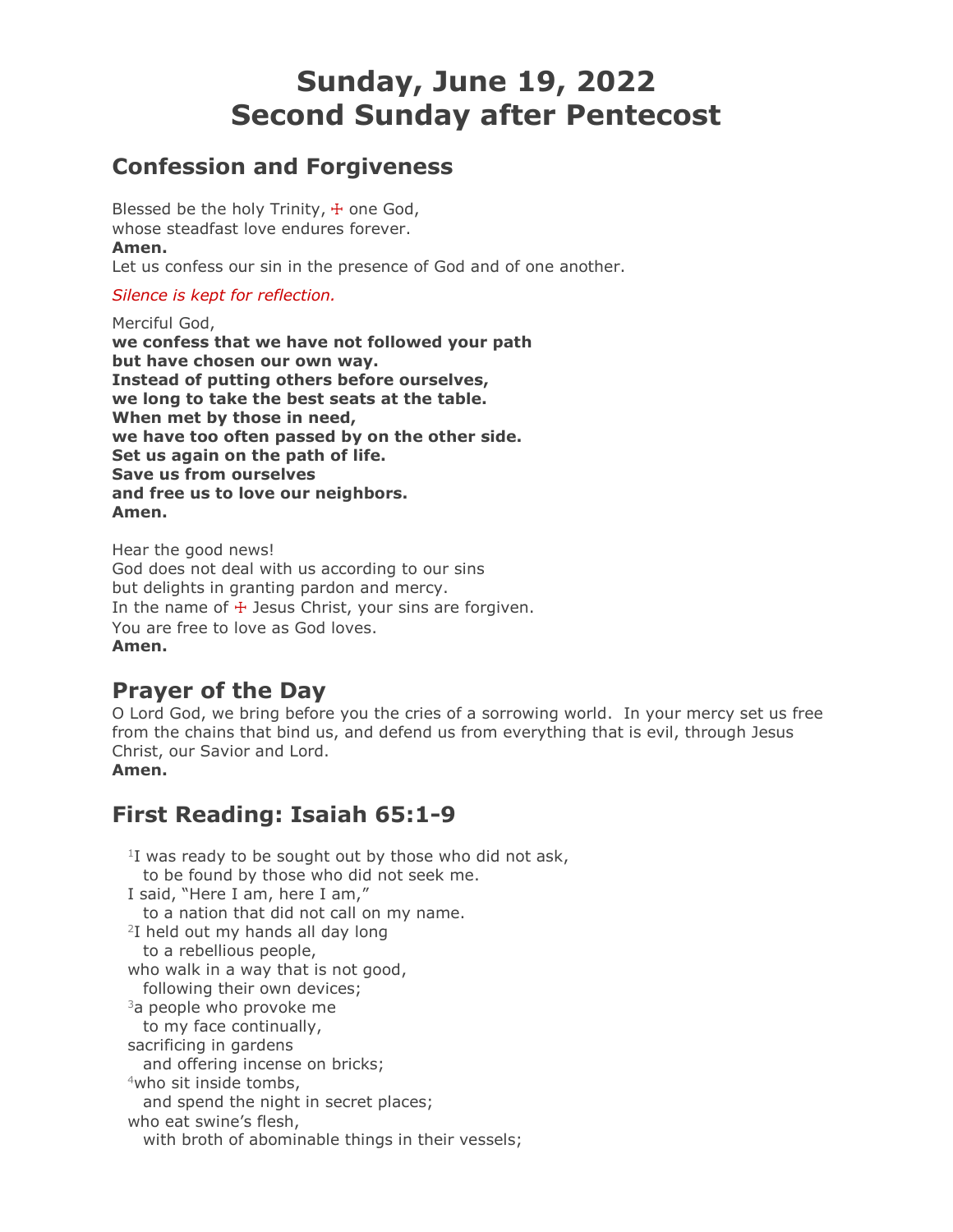<sup>5</sup>who say, "Keep to yourself, do not come near me, for I am too holy for you." These are a smoke in my nostrils, a fire that burns all day long.  $6$ See, it is written before me: I will not keep silent, but I will repay; I will indeed repay into their laps  $7$ their iniquities and their ancestors' iniquities together, says the LORD; because they offered incense on the mountains and reviled me on the hills, I will measure into their laps full payment for their actions. <sup>8</sup>Thus says the LORD: As the wine is found in the cluster, and they say, "Do not destroy it, for there is a blessing in it," so I will do for my servants' sake, and not destroy them all. 9 I will bring forth descendants from Jacob, and from Judah inheritors of my mountains; my chosen shall inherit it, and my servants shall settle there.

# **Psalm: Psalm 22:19-28**

<sup>19</sup>But you, O LORD, be not **<sup>|</sup>** far away; O my help, hasten **<sup>|</sup>** to my aid. <sup>20</sup>**Deliver me <sup>|</sup> from the sword, my life from the power <sup>|</sup> of the dog.** <sup>21</sup>Save me from the **<sup>|</sup>** lion's mouth! From the horns of wild bulls you have **<sup>|</sup>** rescued me. <sup>22</sup>**I will declare your name <sup>|</sup> to my people; in the midst of the assembly <sup>|</sup> I will praise you.**  <sup>23</sup>You who fear the LORD, give praise! All you of Jacob's **<sup>|</sup>** line, give glory. Stand in awe of the LORD, all you off- **<sup>|</sup>** spring of Israel. <sup>24</sup>**For the LORD does not despise nor abhor the poor in their poverty; neither is the LORD's face hid- <sup>|</sup> den from them; but when they cry out, <sup>|</sup> the LORD hears them.** <sup>25</sup>From you comes my praise in the **<sup>|</sup>** great assembly; I will perform my vows in the sight of those who **<sup>|</sup>** fear the LORD. <sup>26</sup>**The poor shall eat <sup>|</sup> and be satisfied,**  Let those who seek the Lord give praise! May your hearts I live forever! <sup>27</sup>All the ends of the earth shall remember and turn **<sup>|</sup>** to the LORD; all the families of nations shall bow **<sup>|</sup>** before God. <sup>28</sup>**For dominion belongs <sup>|</sup> to the LORD, who rules o- <sup>|</sup> ver the nations.**

# **Second Reading: Galatians 3:23-29**

 $23$ Now before faith came, we were imprisoned and guarded under the law until faith would be revealed.  $^{24}$ Therefore the law was our disciplinarian until Christ came, so that we might be justified by faith.  $25$ But now that faith has come, we are no longer subject to a disciplinarian, <sup>26</sup>for in Christ Jesus you are all children of God through faith. <sup>27</sup>As many of you as were baptized into Christ have clothed yourselves with Christ. <sup>28</sup>There is no longer Jew or Greek, there is no longer slave or free, there is no longer male and female; for all of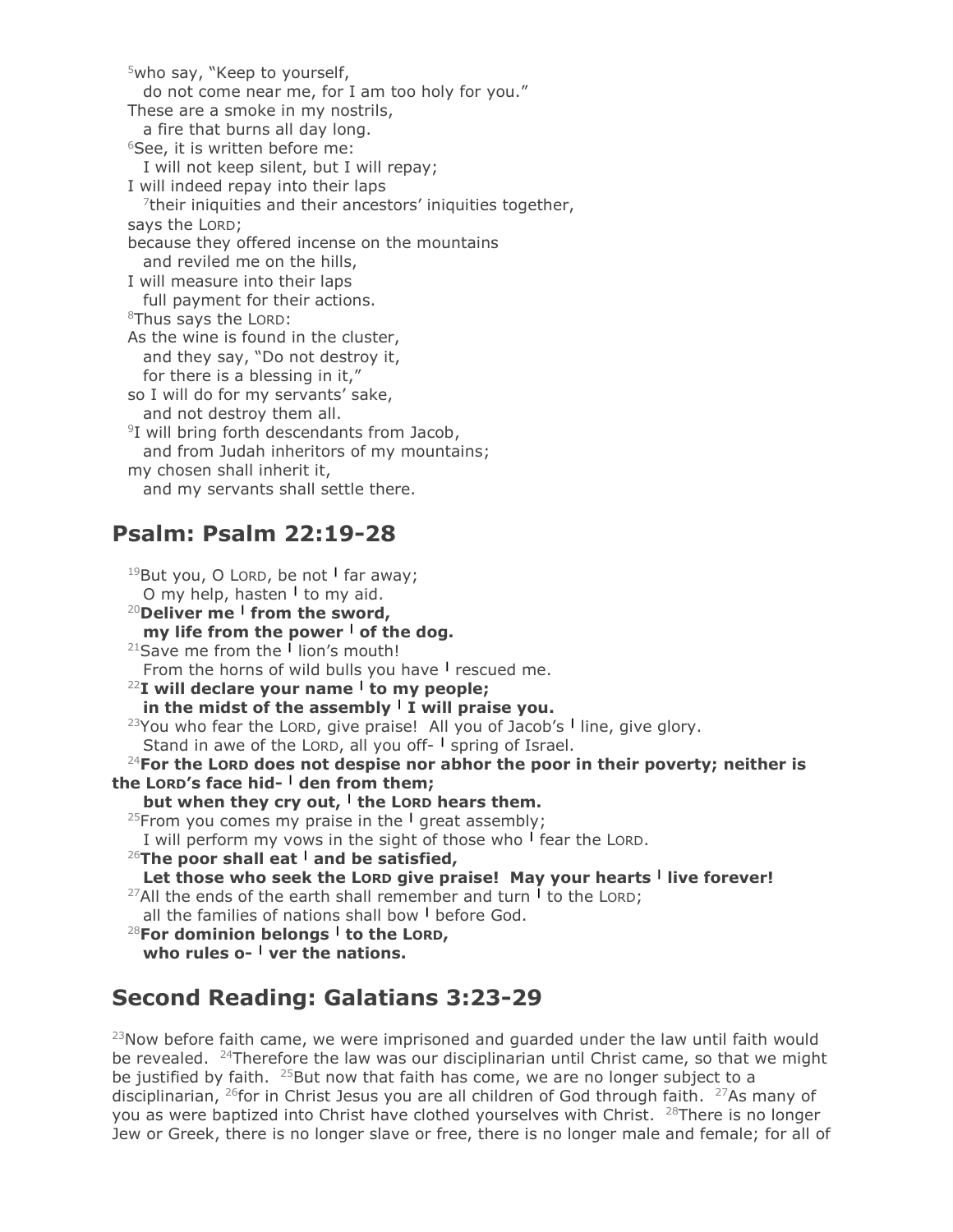you are one in Christ Jesus. <sup>29</sup>And if you belong to Christ, then you are Abraham's offspring, heirs according to the promise.

### **Gospel: Luke 8:26-39**

 $26$ Then [Jesus and his disciples] arrived at the country of the Gerasenes, which is opposite Galilee.  $27$ As he stepped out on land, a man of the city who had demons met him. For a long time he had worn no clothes, and he did not live in a house but in the tombs.  $28$ When he saw Jesus, he fell down before him and shouted at the top of his voice, "What have you to do with me, Jesus, Son of the Most High God? I beg you, do not torment me" $-{}^{29}$ for Jesus had commanded the unclean spirit to come out of the man. (For many times it had seized him; he was kept under guard and bound with chains and shackles, but he would break the bonds and be driven by the demon into the wilds.) <sup>30</sup>Jesus then asked him, "What is your name?" He said, "Legion"; for many demons had entered him.  $31$ They begged him not to order them to go back into the abyss.

 $32$ Now there on the hillside a large herd of swine was feeding; and the demons begged Jesus to let them enter these. So he gave them permission.  $33$ Then the demons came out of the man and entered the swine, and the herd rushed down the steep bank into the lake and was drowned.

 $34$ When the swineherds saw what had happened, they ran off and told it in the city and in the country.  $35$ Then people came out to see what had happened, and when they came to Jesus, they found the man from whom the demons had gone sitting at the feet of Jesus, clothed and in his right mind. And they were afraid.  $36$ Those who had seen it told them how the one who had been possessed by demons had been healed.  $37$ Then all the people of the surrounding country of the Gerasenes asked Jesus to leave them; for they were seized with great fear. So he got into the boat and returned.  $38$ The man from whom the demons had gone begged that he might be with him; but Jesus sent him away, saying, <sup>39</sup> Return to your home, and declare how much God has done for you." So he went away, proclaiming throughout the city how much Jesus had done for him.

### **Prayers of Intercession**

United in Christ and guided by the Spirit, we pray for the church, the creation, and all in need.

#### *A brief silence.*

Holy God, you hear the cries of those who seek you. Equip your church with evangelists who reveal the continuous call of your outstretched hands and your promises of a home in you. God of grace,

#### **Hear our prayer.**

You hear the cries of the earth. Restore places where land, air, and waterways have been harmed. Guide us to develop and implement sources of energy and food production that do not destroy the earth. God of grace,

#### **Hear our prayer.**

You hear the cries of those who are marginalized or cast out. On this Juneteenth observance, guide us continually toward the end of oppression in all its forms, especially white supremacy. Bring true freedom and human flourishing to all your beloved children. God of grace,

#### **Hear our prayer.**

You hear the cries of those who suffer. Come to the aid of all who are homeless, naked, hungry, and sick (*especially*). Bring peace to any experiencing mental illness, that they can clearly recognize your loving presence. God of grace, **Hear our prayer.**